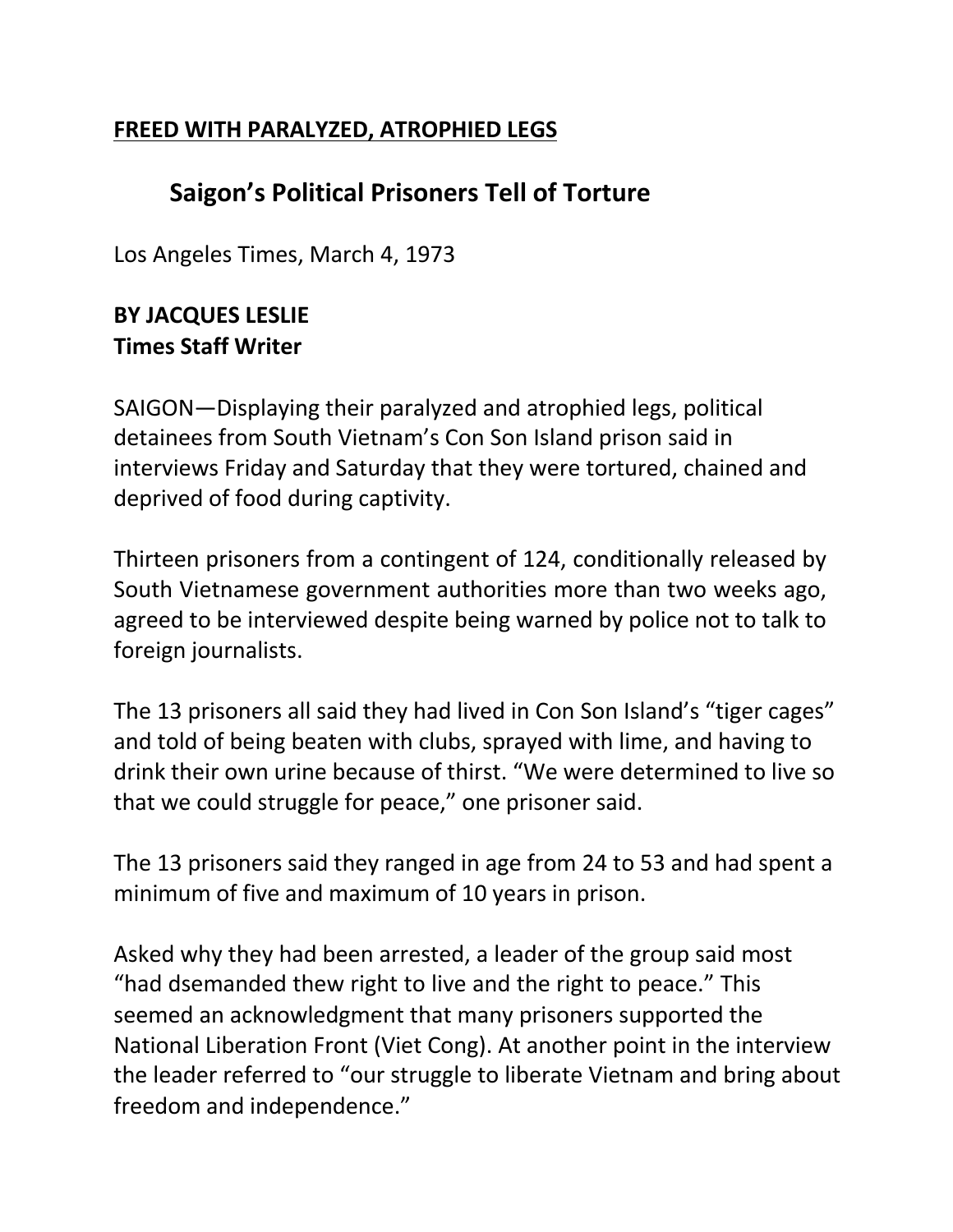Although it is possible that the prisoners exaggerated the severity of their experiences in confinement, their physical condition alone seemed to verify much of what they said.

The prisoners were examined by an American doctor, John Champlijn, who was formerly associated in Saigon with Children's Medical Relief International, a charity organization which operates a plastic-surgery unit here.

"The prisoners are not only paralyzed below the waist," Champlin said, "but they are also insensate below mid-thigh level. I think their leg problems are due to disease, atrophy and malnutrition. A number of them have deep scars around their ankles which they said came from leg irons."

Champlin said some prisoners thought they had tuberculosis or intestinal diseases, but he could not verify this because he lacked proper instruments during the examinations.

With proper food, exercise, and physical therapy, Champlin said, "the younger prisoners have a better chance of fully recovering their use of their legs than the older ones."

Champlin said he had listened to them discuss their imprisonment and "nothing they said flatly contradicted the results of my examination."

The prisoners said 124 of them were flown to Bien Hoa, 15 miles northeast of Saigon, on Feb. 16.

Five days later they were taken to a Buddhist pagoda in Bien Hoa. They were then warned against going to Saigon and talking to foreign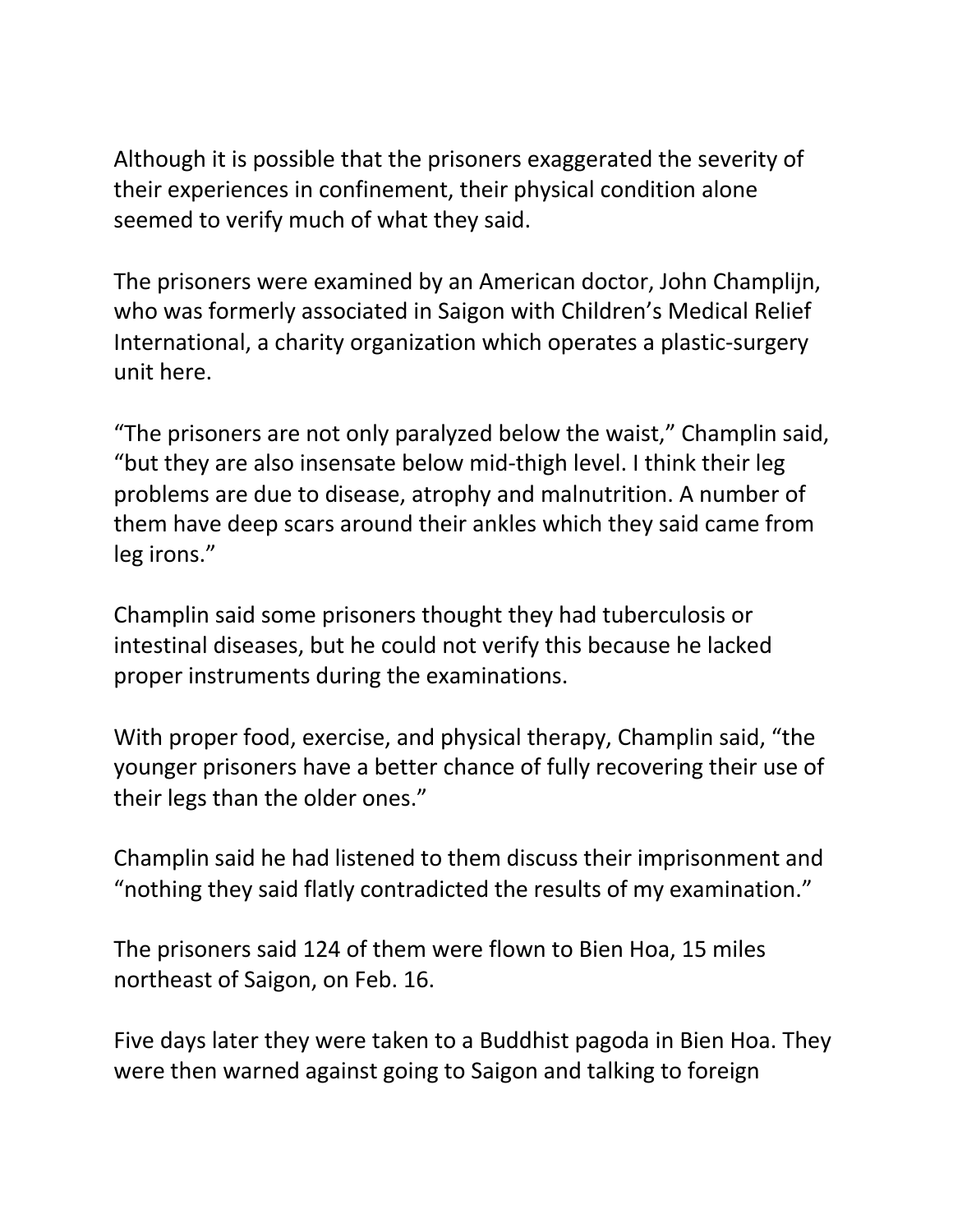journalists but were permitted to visit families not living in the Saigon area.

They were released on condition that they return to Beign Hoa police headquarters 10 days later with two relatives who would then be responsible for their whereabouts.

The reason for their conditional release is unclear. The leader speculated that the South Vietnamese government was preparing for an inspection of Con Son in accordance with the ceasefire agreement and was therefore evacuating the most seriously ill prisoners.

"We were released so that the public would not be aware of the horrible conditions at Con Son," the leader charged.

In a separate interview last week, a political priso0ner at the prison ward of Quang Ngai province hospital said he had heard that about 20 or 25 Con Son prisoners were transferred to the Quang Ngai prison in mid-February. He said he was told that many of these prisoners were paralyzed below the waist.

Located about 150 miles south of Saigon, the Con Son Island prison is considered the least pleasant of South Vietnam's major prisons. It is a collection center for political detainees most firmly opposed to the government.

During the interviews, one man, apparently the group's leader, did much of the talking. His statements showed much political sophistication as well as a deep commitment to the NLF.

For example, at the end of the interview, reflecting the NLF's political line on the ceasefire, he said, "Although we were tortured and mistreated to a point near death, because of the peace agreement and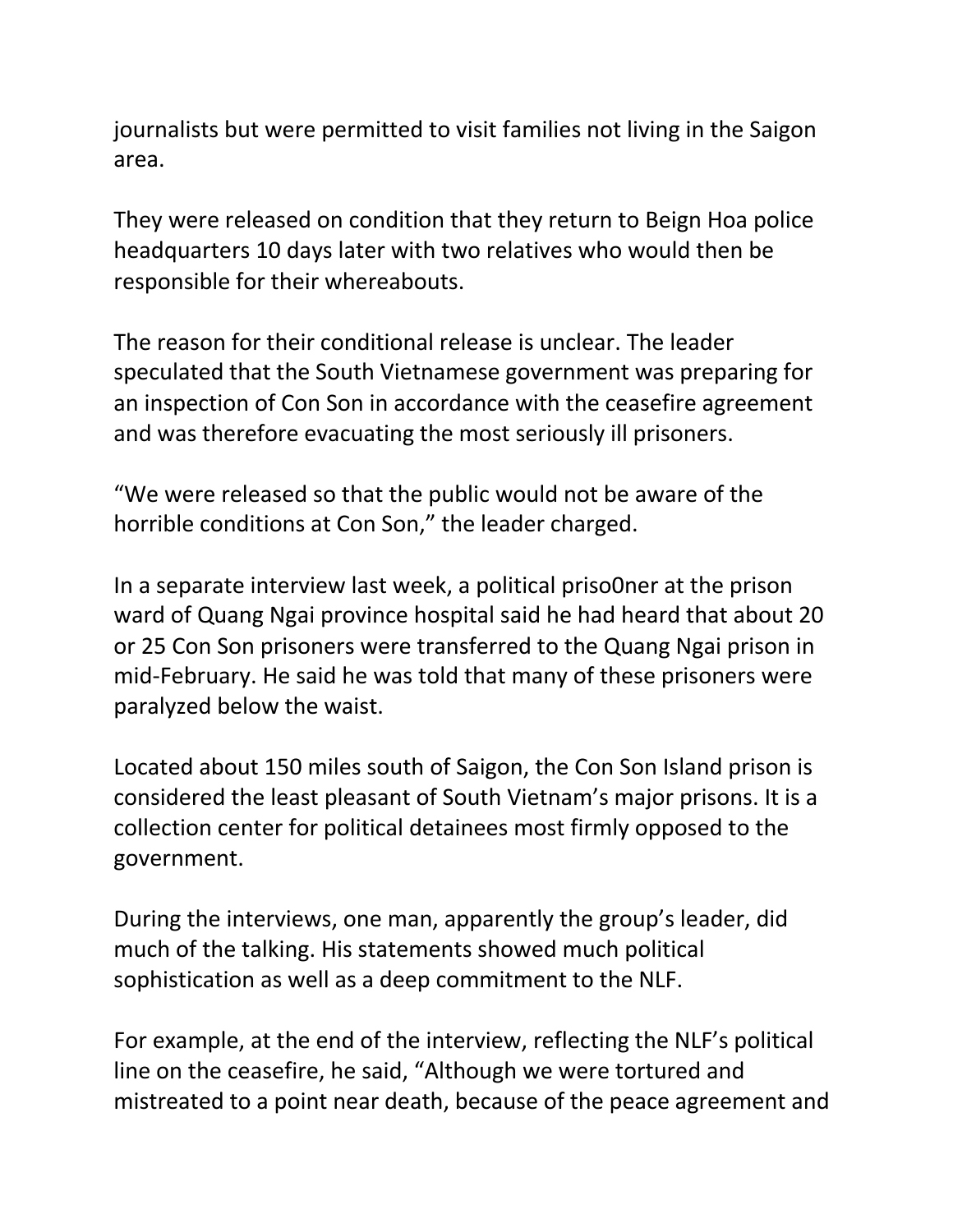the spirit of national reconciliation it calls for, we are willing to forgive and forget what has happened to us."

Through the interviews the prisoners were calm and matter-of-fract. They appeared anxious to tell their story, and asked visitors to feel their emaciated legs. They also showed scars on their hips and buttocks which they said were caused by beatings. The prisoners moved about by sliding along the floor on their hands, either dragging their legs behind them or holding them in front.

One prisoner pointed to a visitor, and, smiling, said, "My leg is smaller than your arm."

The group seemed well-organized, for as the leader spoke, two other prisoners supplied dates and details for him when necessary.

The following account is based on descriptions by the leader and other prisoners of their experiences in confinement:

Some prisoners said that immediately after arrest they were tortured with electric shock or beatings. Prisoners were forced to drink water, then were struck on their bloated stomachs. Most were held at other prisoners before being transferred to Con Son.

At Con Son they were sometimes beaten for not saluting the government flag. One prisoner said his hands were tied behind him and he was then suspended from the ceiling by his hands and beaten continuously fortwo hours.

He said he was then taken to a stone cell of about 17 square yards and was tied to a pole with 25 other prisoners. He was then beaten again,k along with the others.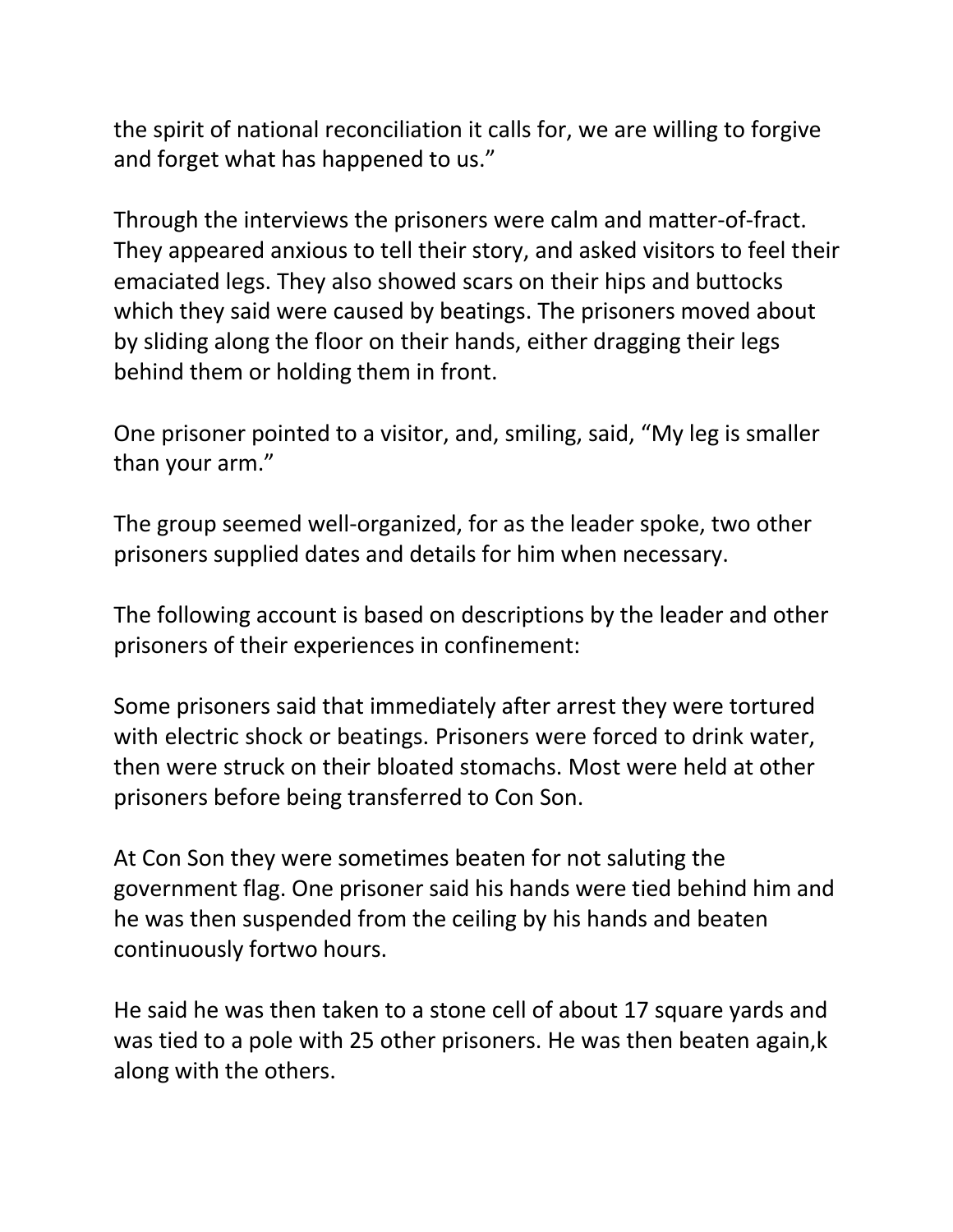The leader of the 13 prisoners said prison officials often let common criminals, whom he called "trustees," perform the beatings. He said there were about 10,000 political prisoners at Con Son, and that all received beatings.

During this period political prisoners were given two meals a day, each consisting of a small portion of rice and fish paste which was rotten and generally covered with flies. "We forced ourselves to eat what they gave us because we were determined to live," the leader said.

Prisoners said they felt "a strong sense of solidarity" and tried to help each other survive. They said they massaged each other's sore muscles and even gave artificial respiration when necessary.

"The trustees saw our solidarity," a prisoner said. "That enraged them. It moved them to do even more harm to us."

"When on Feb. 22, 1967, prisoners refused to salute the government flag, they were moved to Con Son's "tiger cages"—cells of aobut 3 yards by 2 yards whose ceilings consisted of bars.

At first, they said, there were four prisoners per cell, but each week four more prisoners were added, until by the third week there were 12 prisoners per cell.

"This was the toughest period," the leader said. When prisoners wanted to lie down, they had to do so on top of each other. "When the people on the bottom couldn't stand it any further, we switched," one prisoner said. As he explained, other prisoners gave a physical demonstration.

The prisoners said at this time the supply of food and water was so small that they occasionally drank their own urine. Rice was given to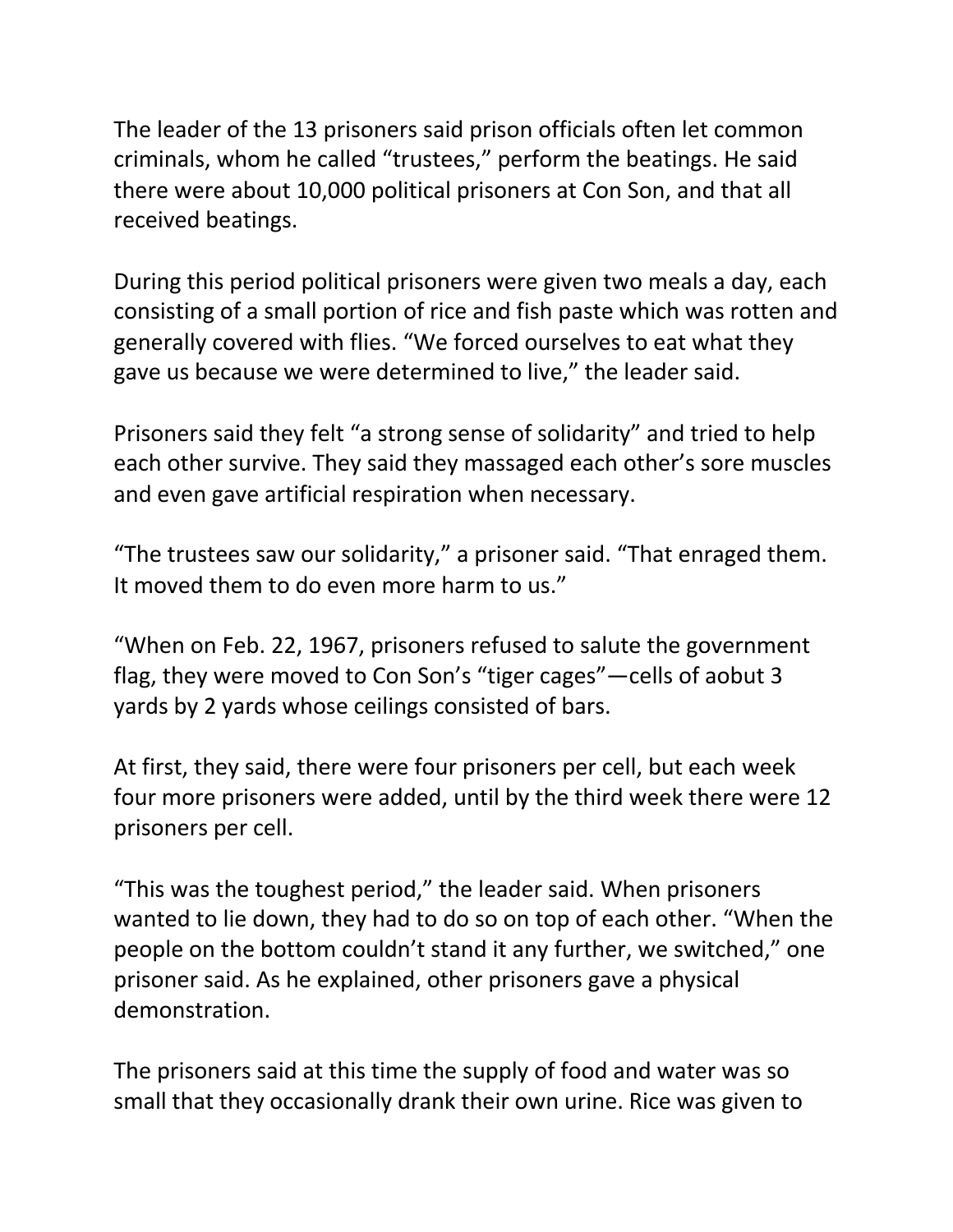them not in bowls but literally in handfuls, and they had to eat quickly or be beaten, they said.

Prisoners said that when they were taken out of their cells for beatings, they purposely fell down so they could quickly eat grass as they lay on the ground. Authorities then grabbed them by the neck and tried to take the grass out of their mouths.

The leaders said that in February 1972, theprisoners demanded medicine and better food and authorities reacted by pouring lime on them. As a result, "people started to vomit and sneeze blood. After a time they was about [half an inch] of lime in the bottom of the cave.

Prisoners said by this time they had seen several prisoners die as a result of beatings.

They said that after a visit by two U.S. congressmen to the tiger cages in June 1970, they were moved to cells which had formerly been cattle stalls. These were made of cement and still contained animal troughs, the prisoners said. There were 10 inmates to each cell.

In October 1970, the prisoners said, a group of American military doctors visited them and assured them that from that point on they would receive better treatment. Instead, the leader said, the next month the prisoners got one of their worst beatings: one lost an eye, another broke his arm, and many had head injuries.

Eighty prisoners were moved from Con Son to Chi Hoa, a prison in Saigon, in December 1970—probably as a result of protest about conditions following the visit by the American congressmen, the prisoners believe.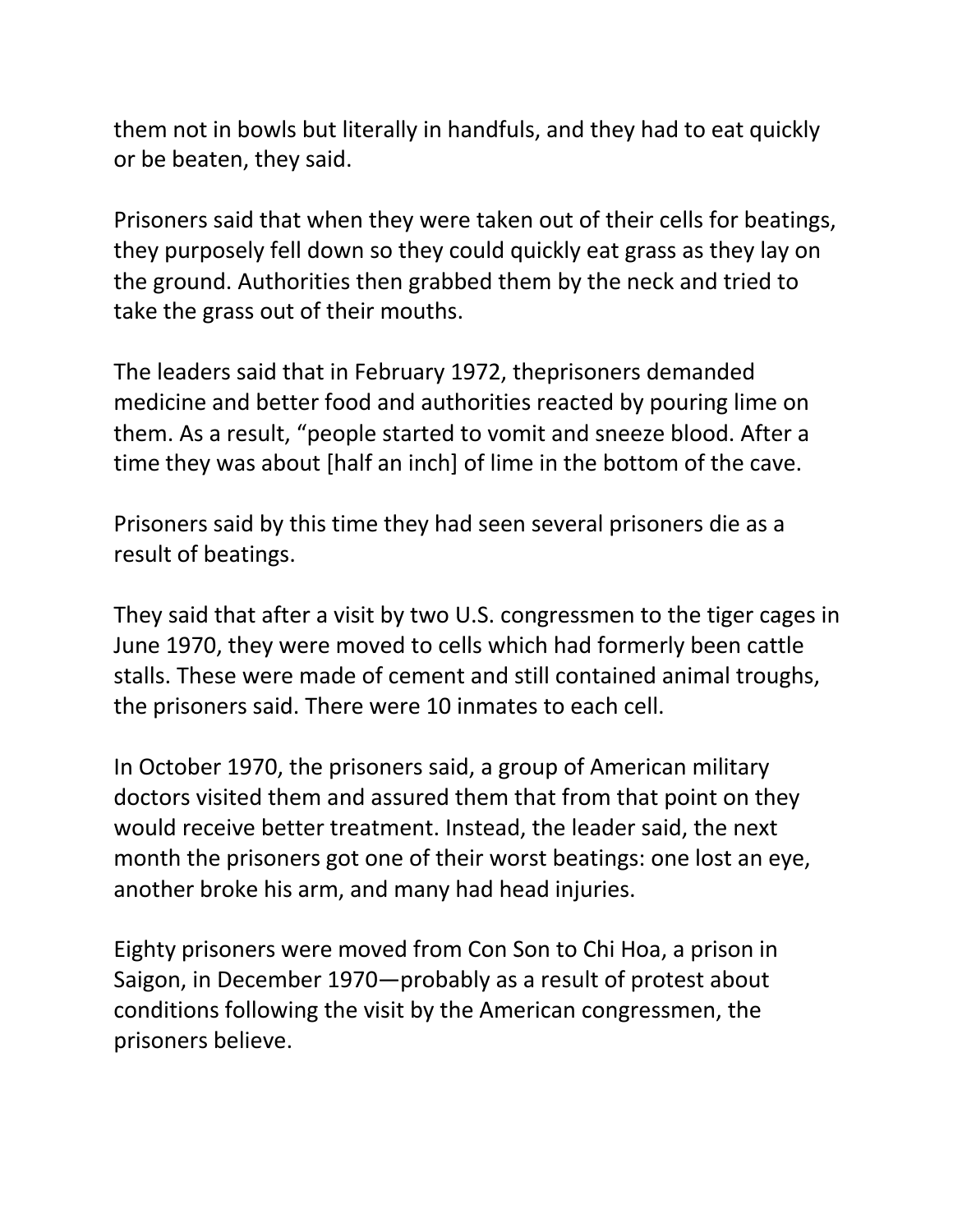At Chi Hua prisoners said they were examined by an American doctor but were not given treatment or medicine.

In June 1971, the prisoners requested permission to let their families visit them and to get medication. Instead, they said, police fired tear gas into their cells to force them out, then loadsed them ont o trucks and then boats and returned them to Con Son.

After demanding medical treatment and better food at Con Son in October 1971, the prisoners were moved to "new tiger cages" isolation cells which had recewntly been constructed inside the prison. The prisoners said the new cells were more comfortable than the old ones and food also improved. Beatings, sometimes causing death, continued, they said.

They said they did not know if the tiger cages were still occupied. According to their reports, they are now being used as storage areas.

Prisoners said that on Feb. 13, 1973, prison authorities announced the signing of the ceasefire, and the next day 124 inmates were taken to Bien Hoa.

At the end of the prisoners' long narrative, the group's leader made his statement about "forgiving and forgetting," and added: "We also want to thank the American labor and student movements for contributing their own blood and bones to our struggle to liberate Vietnam and bring about freedom and independence.

During almost their entire internment at Con Son,k prisoners owre shackles, they said. They lost the use of their legs after five months to three years.